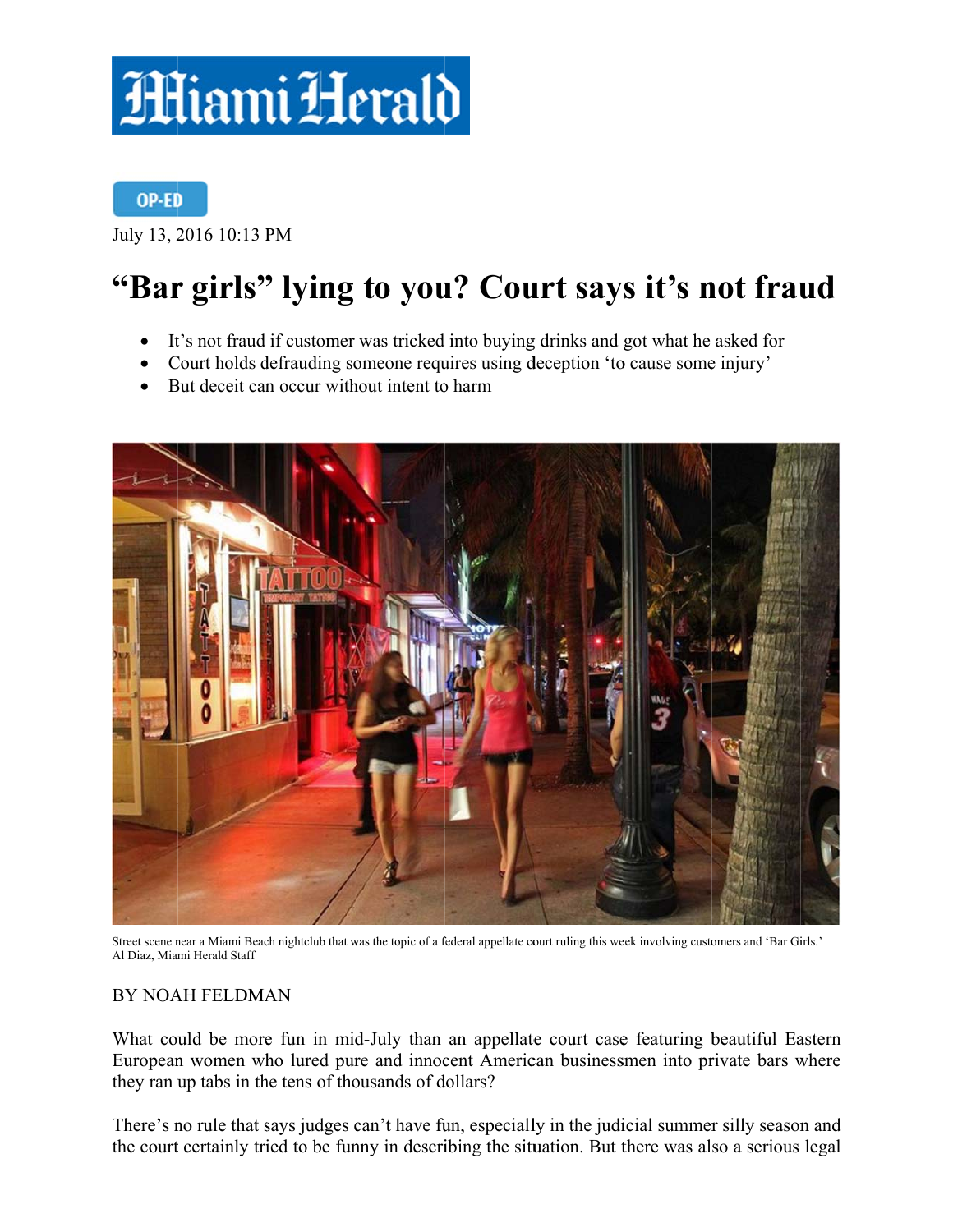issue in play, one that should matter to everyone who sells anything for a living: It's not fraud if you tricked the customer into the transaction, but then gave him exactly what you promised at precisely the price you told him he would pay.

The case, decided this week by the U.S. Court of Appeals for the Eleventh Circuit, involved a scheme perfected at a South Beach nightclub by a Miami businessman named Alec "Oleg" Simchuk and his associates who, like Simchuk, mostly hailed from the former Soviet Union.

The way it worked was that Simchuk brought attractive Eastern European women to Miami (some illegally) and sent them off to fancy hotels to pose as tourists. They would meet businessmen in search of a good time, and Then bring the men to the private bars run by Simchuk.



**FELDMAN** 

According to the government, once the men were in Simchuk's bars, employees would spike the beer with vodka, misrepresent the price of alcohol and food and sometimes even forge signatures on credit card slips.

Before trial, Simchuk and 13 other men pleaded guilty to various fraud charges. Four other men went to trial.

Their defense was that they were mere passive investors in the clubs and had no knowledge of what happened inside them. They admitted that the girls lied to the men when they said they were tourists. But they insisted that the businessmen  $-$  including a former television weatherman who ran up a  $$43,000$  bill — "got what they paid for, and nothing more." As the court paraphrased it, the men "knowingly entered the clubs, bought bottles of liquor, and drank them with their female companions."

The court called this a "Casablanca" defense, after the movie character Captain Renault's famous line that he was "shocked, shocked" to find that gambling was going on at Rick's Café Americain.

The government argued to the jury that it could convict the defendants if it found that no one told the marks that the "B- Girls" worked for the bar. The government's theory was that this nondisclosure was material to the transactions, because the men wouldn't have gone to the bars if they knew the girls worked there.

You can color me doubtful as to whether that assertion was true - but that doesn't matter, because the whole point of the jury is to ascertain facts.

Before the case went to the jury, the defendants asked the judge to instruct the jurors that nondisclosure of the fact that the women were bar employees was not on its own sufficient to sustain a fraud conviction. The judge refused to give the instruction, and the jury convicted the four male defendants.

The Eleventh Circuit reversed the convictions, holding that the district court judge should have given the jury the instruction that the defense requested.

The holding rested on an important distinction between fraud and deception. Defrauding someone, the court said, requires using deception "to cause some injury." Deceit, however, can occur without any intent to harm.